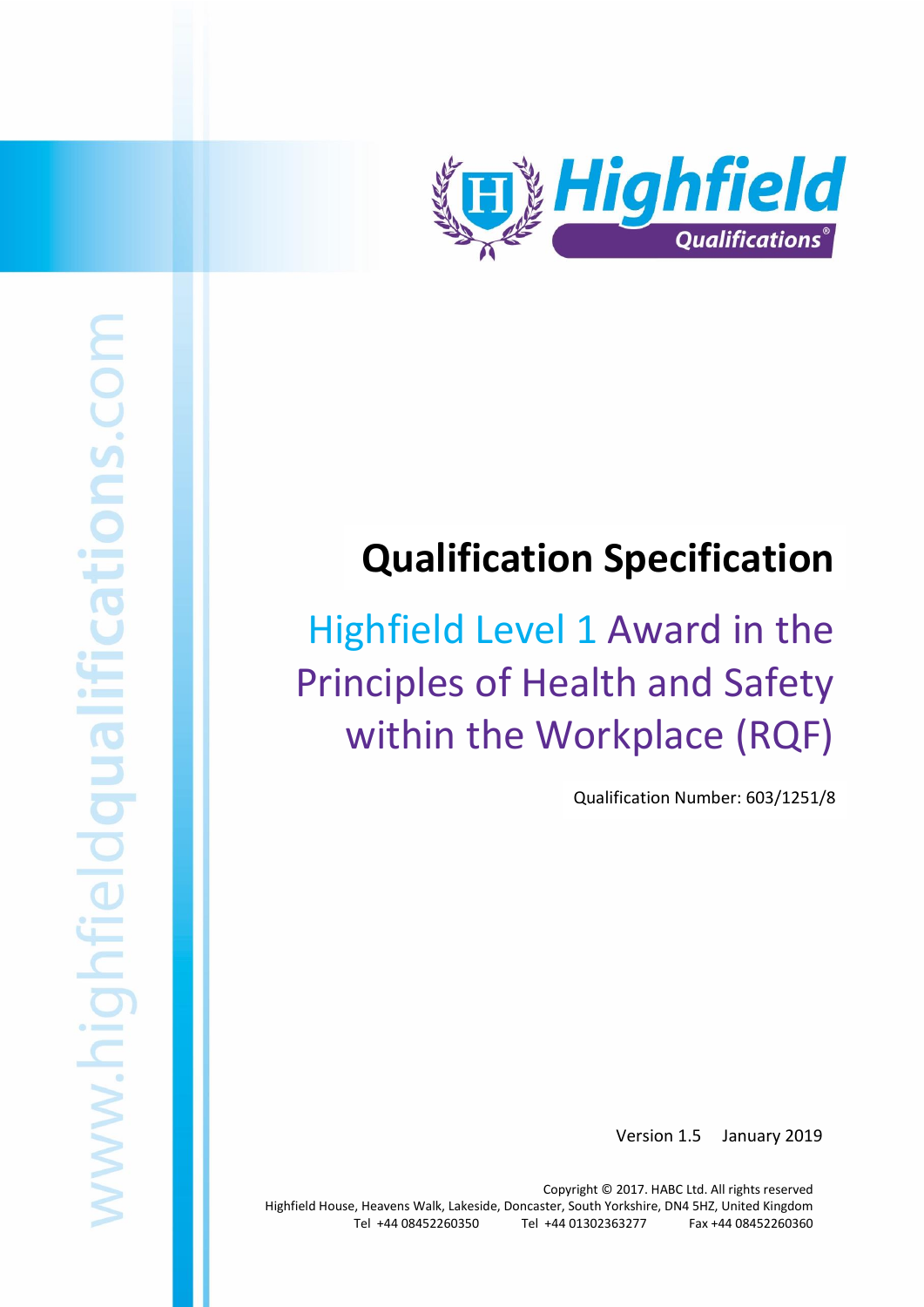

# **Contents**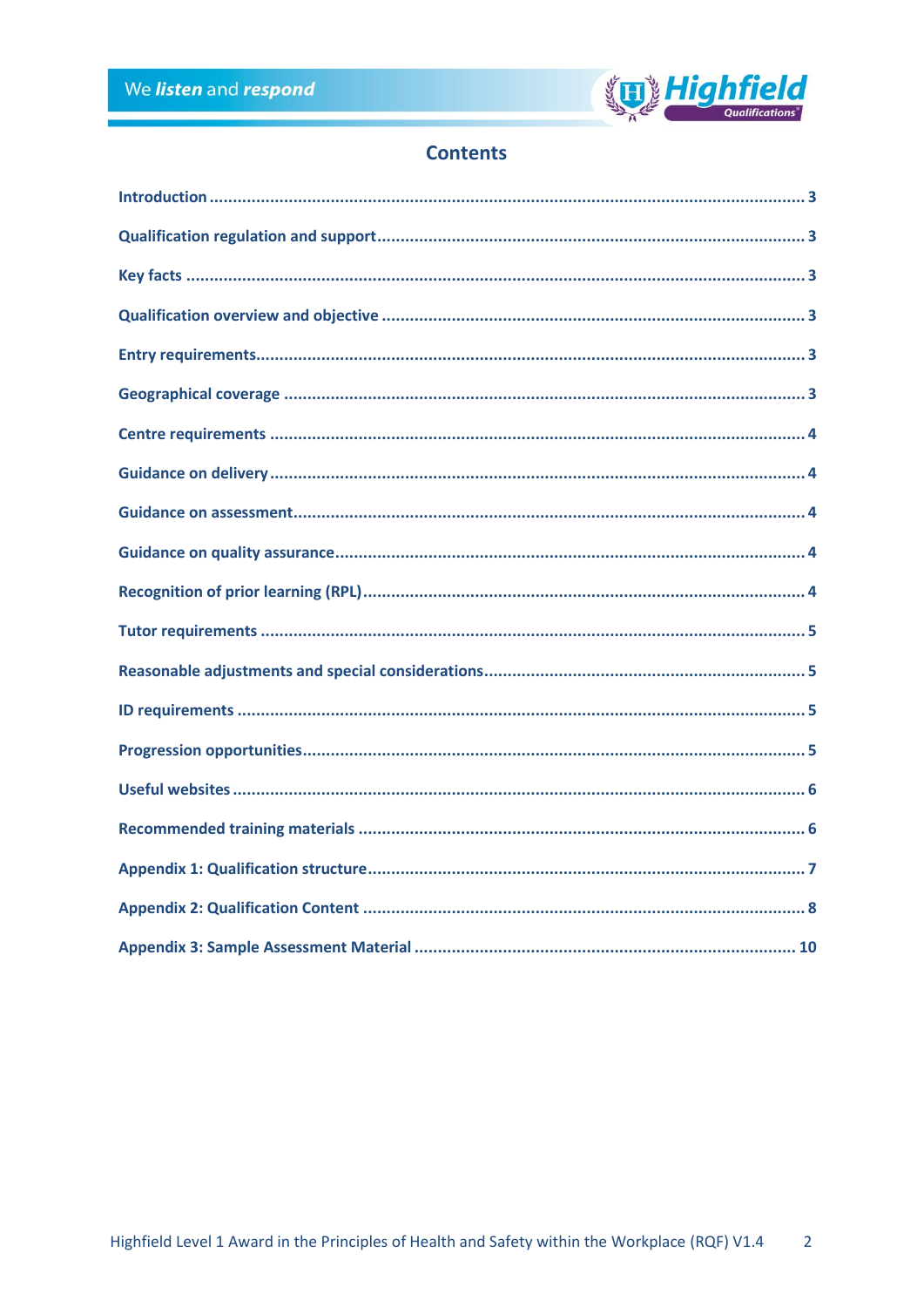

# **Highfield Level 1 Award in the Principles of Health and Safety within the Workplace (RQF)**

## <span id="page-2-0"></span>**Introduction**

This qualification specification is designed to outline all you need to know to offer this qualification at your centre. If you have any further questions, please contact your account manager

#### <span id="page-2-1"></span>**Qualification regulation and support**

The Highfield Level 1 Award in the Principles of Health and Safety within the Workplace (RQF) has been developed and is awarded by Highfield Qualifications and sits on the Regulated Qualifications Framework (RQF). The RQF is a qualification framework regulated by Ofqual and CCEA Regulation. The qualification is also regulated by Qualifications Wales.

#### <span id="page-2-2"></span>**Key facts**

| <b>Qualification Number:</b>           | 603/1251/8                                  |
|----------------------------------------|---------------------------------------------|
| <b>Learning Aim Reference:</b>         | 60312518                                    |
| <b>Credit Value:</b>                   |                                             |
| <b>Assessment Method:</b>              | <b>Multiple Choice Question Examination</b> |
| <b>Guided Learning Hours (GLH):</b>    | 4                                           |
| <b>Total Qualification Time (TQT):</b> | 4                                           |
|                                        |                                             |

# <span id="page-2-3"></span>**Qualification overview and objective**

This qualification is designed for those learners either currently working or those returning or starting work and wishing to gain a nationally recognised qualification in health and safety.

The objective of the qualification is to:

• prepare learners to progress into further/higher level training

The qualification provides learners with an understanding of the main responsibilities of employees and employers with regards to health and safety. It also provides an understanding of how the workplace can affect health and safety.

#### <span id="page-2-4"></span>**Entry requirements**

To register for this qualification, learners are required to meet the following entry requirements: be 14 years of age or above.

#### <span id="page-2-5"></span>**Geographical coverage**

This qualification is suitable for delivery in England, Wales and Northern Ireland.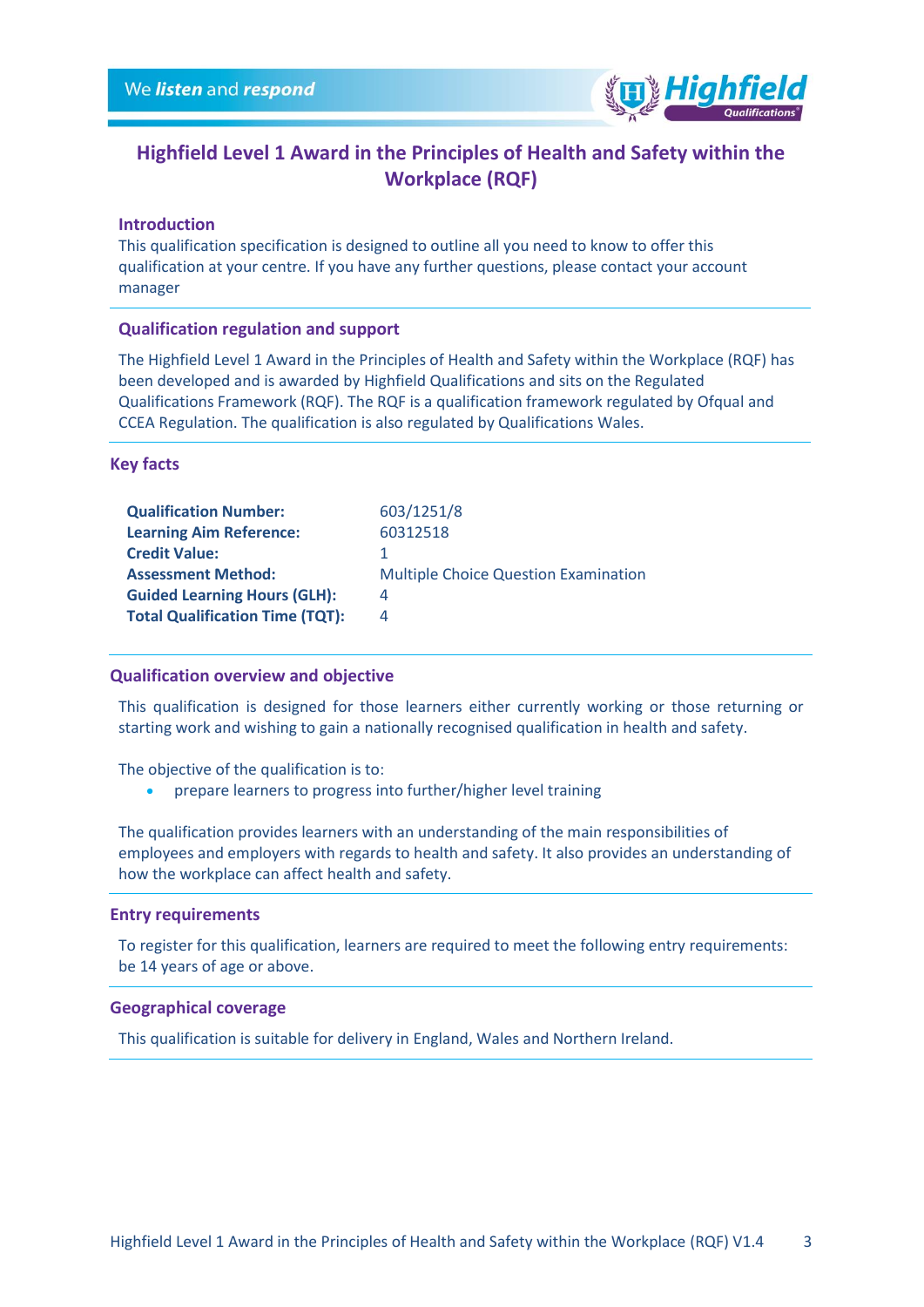

## <span id="page-3-0"></span>**Centre requirements**

To effectively deliver and assess this qualification, centres must have the following resources in place:

- e.g. classroom with suitable seating and desks
- high quality teaching and learning resources

## <span id="page-3-1"></span>**Guidance on delivery**

The total qualification time for this qualification is 4 hours and of this 4 hours is recommended as guided learning hours.

TQT is an estimate of the total number of hours it would take an average learner to achieve and demonstrate the necessary level of attainment to be awarded with a qualification, both under direct supervision (forming Guided Learning Hours) and without supervision (all other time). TQT and GLH values are advisory and assigned to a qualification as guidance.

This qualification will usually be delivered in a classroom environment.

#### <span id="page-3-2"></span>**Guidance on assessment**

The qualification is assessed through a multiple-choice question (MCQ) examination. This method of assessment is an end-of-course exam and must follow the Highfield Qualifications Examination and Invigilation Procedures. The examination for this qualification contains **15 questions** that must be completed within **30 minutes**. Successful learners will have to demonstrate knowledge and understanding across the qualification syllabus and achieve a minimum **pass mark of 60%**. Completed examination papers should be returned to Highfield Qualifications for marking. Results will then be provided to the centre afterwards.

Centres must take all reasonable steps to avoid any part of the assessment of a learner (including any internal quality assurance and invigilation) being undertaken by any person who has a personal interest in the result of the assessment.

#### <span id="page-3-3"></span>**Guidance on quality assurance**

HABC requires centres to have in place a robust mechanism for the quality assurance of training delivery and invigilated assessment arrangements.

# <span id="page-3-4"></span>**Recognition of prior learning (RPL)**

Centres may apply to use recognition of prior learning or prior achievement to reduce the amount of time spent in preparing the learner for assessment.

For further information on how centres can apply to use RPL as described above, please refer to the Recognition of Prior Learning (RPL) policy in the members area of the Highfield Qualifications website. This policy should be read in conjunction with this specification and all other relevant Highfield Qualifications documentation.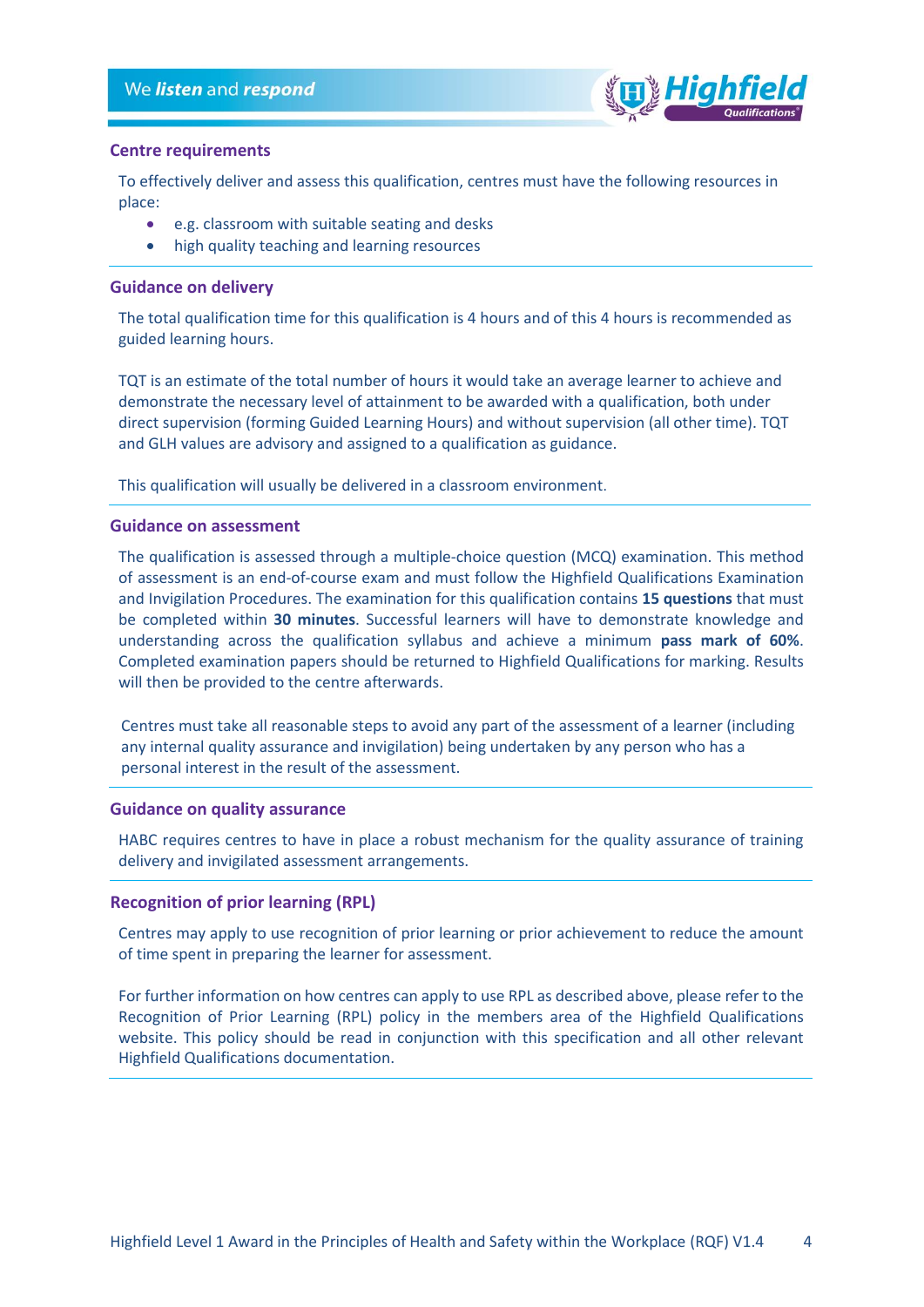# We listen and respond



### <span id="page-4-0"></span>**Tutor requirements**

Highfield Qualifications recommends nominated tutors for this qualification meet the following:

- hold a relevant subject area qualification, which could include any of the following:
	- − Level 3 or 4 qualification in health and safety or equivalent;
	- − NEBOSH National General Certificate in Occupational Safety and Health or above;
	- − IOSH Managing Safely; or
	- − Proof of at least 30 hours delivery of health and safety
- hold a recognised teaching qualification, which could include any of the following:
	- − Highfield Level 3 Award in Delivering Training (RQF)
	- − Highfield Level 3 International Award in Delivering Training (IADT)
	- − Level 3 Award in Education and Training, or equivalent
	- − Certificate in Education or above;
	- − Level 3 NVQ in training and/or development or above; or
	- − Proof of at least 30 hours of training in any subject
- maintain appropriate continued professional development for the subject area

# <span id="page-4-1"></span>**Reasonable adjustments and special considerations**

Highfield Qualifications has measures in place for learners who require additional support. Please refer to the Highfield Qualifications Reasonable Adjustments Policy for further information/guidance.

## <span id="page-4-2"></span>**ID requirements**

It is the responsibility of the centre to have systems in place to ensure that the person taking an assessment is indeed the person they are claiming to be. All centres are therefore required to ensure that each learner's identification is checked before they undertake the assessment. Highfield Qualifications recommends the following as proof of a learner's identity:

- a valid passport (any nationality)
- a signed UK photocard driving licence
- a valid warrant card issued by HM forces or the police
- another photographic ID card, e.g. employee ID card, student ID card, travel card etc.

If a learner is unable to produce any of the forms of photographic identification listed above, a centre may accept another form of identification containing a signature, for example, a credit card. Identification by a third-party representative, such as a line manager, human resources manager or invigilator, will also be accepted.

# **For more information on learner ID requirements, please refer to the Highfield Qualifications Core Manual.**

# <span id="page-4-3"></span>**Progression opportunities**

Upon successful completion of this qualification, learners may wish to continue their development by undertaking one of the following qualifications:

• Highfield Level 2 Award in Health and Safety within the Workplace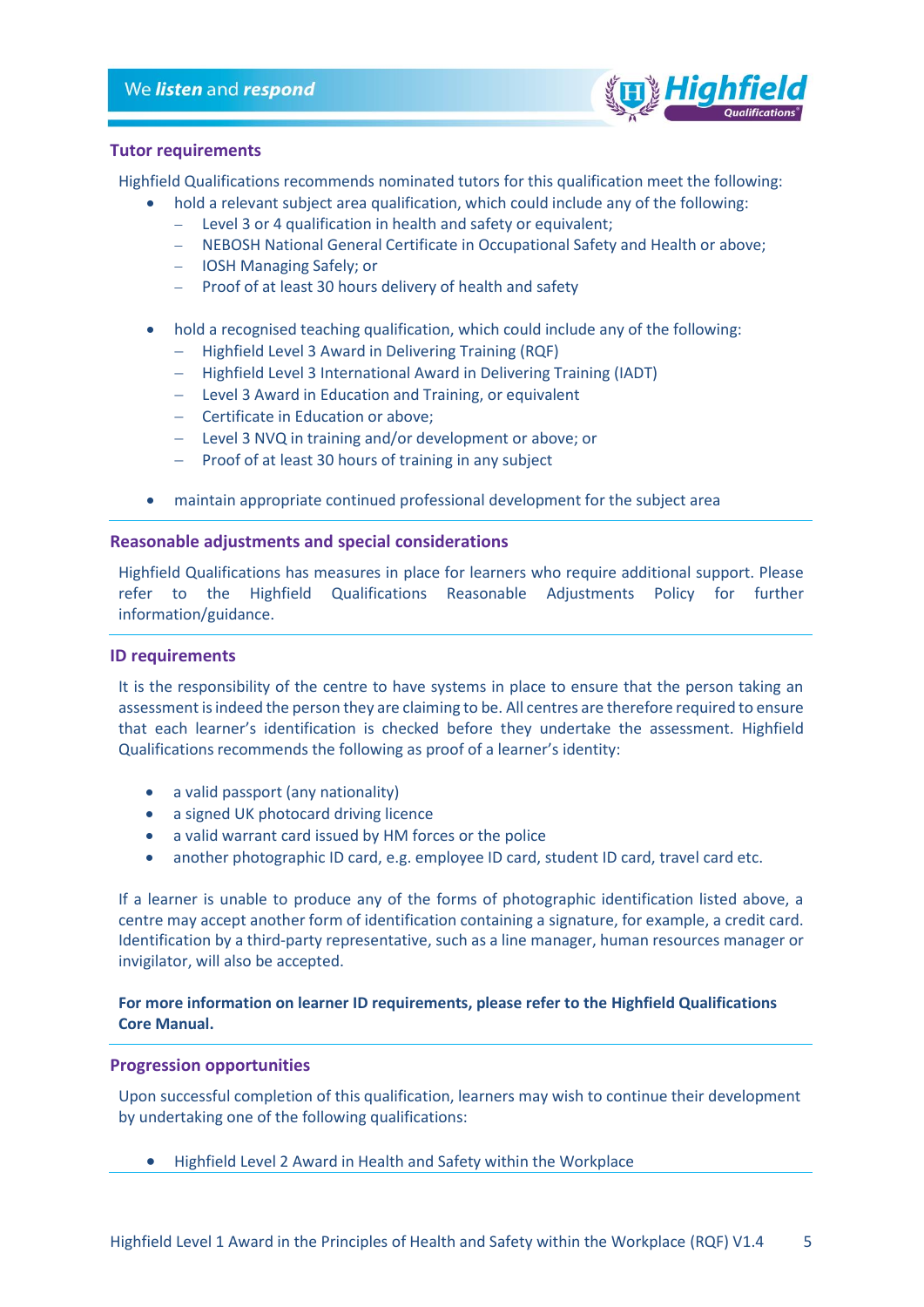# We listen and respond



• Highfield Level 2 Award in Risk Assessment

# <span id="page-5-0"></span>**Useful websites**

- [www.highfieldabc.com](http://www.highfieldabc.com/) (Highfield Qualifications)
- [www.highfieldabc.ae](http://www.highfieldabc.ae/) (HABC MEA)
- [www.highfield.co.uk](http://www.highfield.co.uk/) (Highfield International)
- [www.hse.gov.uk](http://www.hse.gov.uk/) (Health and Safety Executive)

# <span id="page-5-1"></span>**Recommended training materials**

The following resources have been reviewed by Highfield Qualifications and are recommended training materials for users of this qualification.

- The Essentials of Health and Safety: General. Sprenger R.A and Farrar D. Highfield International
- The Essentials of Health and Safety: A Guide for Carers. Sprenger R.A and Fisher I. Highfield International
- The Essentials of Health and Safety: in Food Premises. Sprenger R.A and Wordsworth M. Highfield International
- The Essentials of Health and Safety Level 1 Training Presentation, Highfield International
- Level 1 Health and Safety e-learning, Highfield International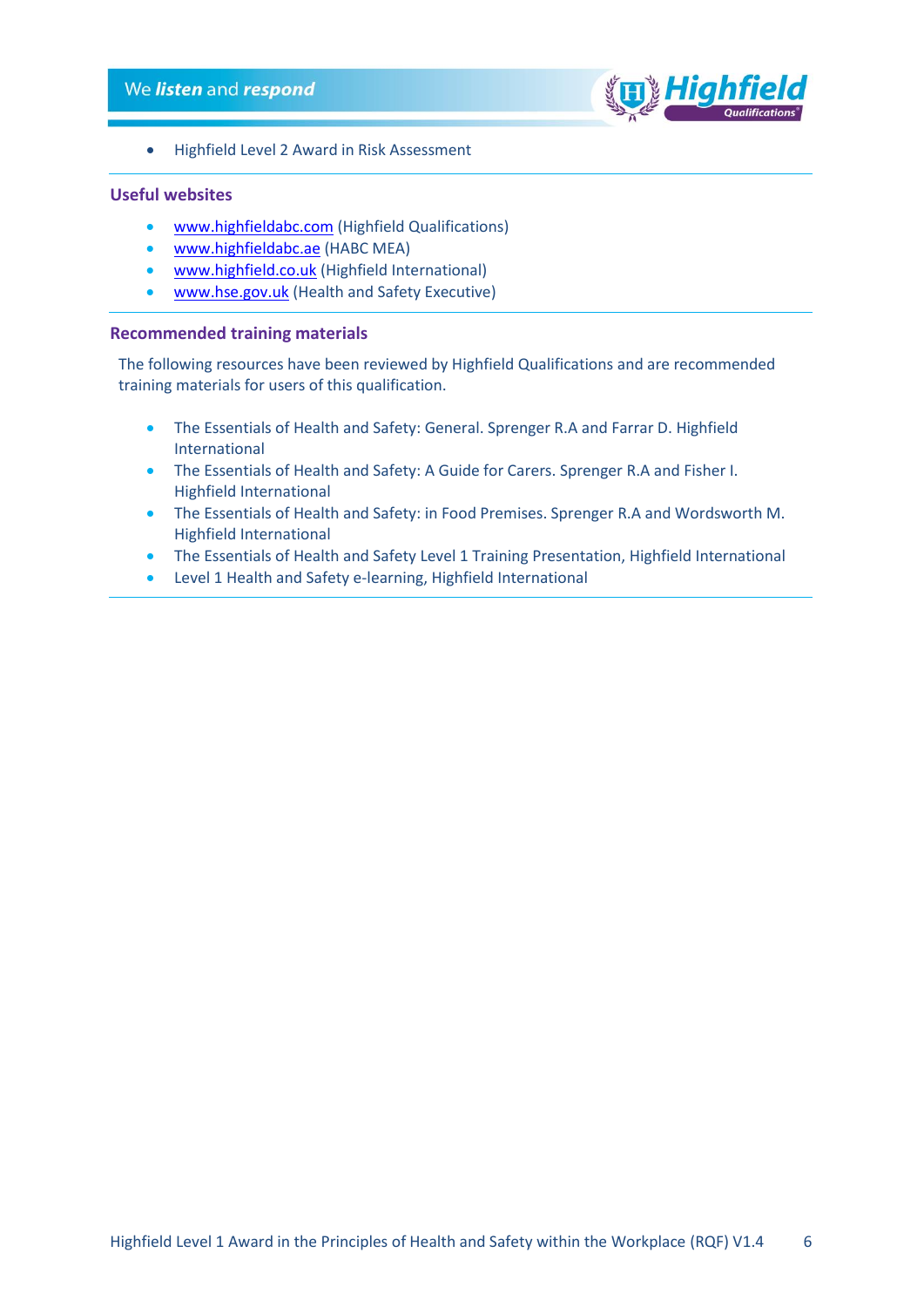

# <span id="page-6-0"></span>**Appendix 1: Qualification structure**

To complete the **Highfield Level 1 Award in the Principles of Health and Safety within the Workplace** learners must complete:

• **The mandatory unit** contained within the mandatory group

## **Mandatory group**

Learners must achieve the **unit** in this group

| Unit<br>reference                                                  | <b>Unit title</b> |  | <b>Credit</b> |
|--------------------------------------------------------------------|-------------------|--|---------------|
| F/615/5158<br>Principles of Health and Safety within the Workplace |                   |  |               |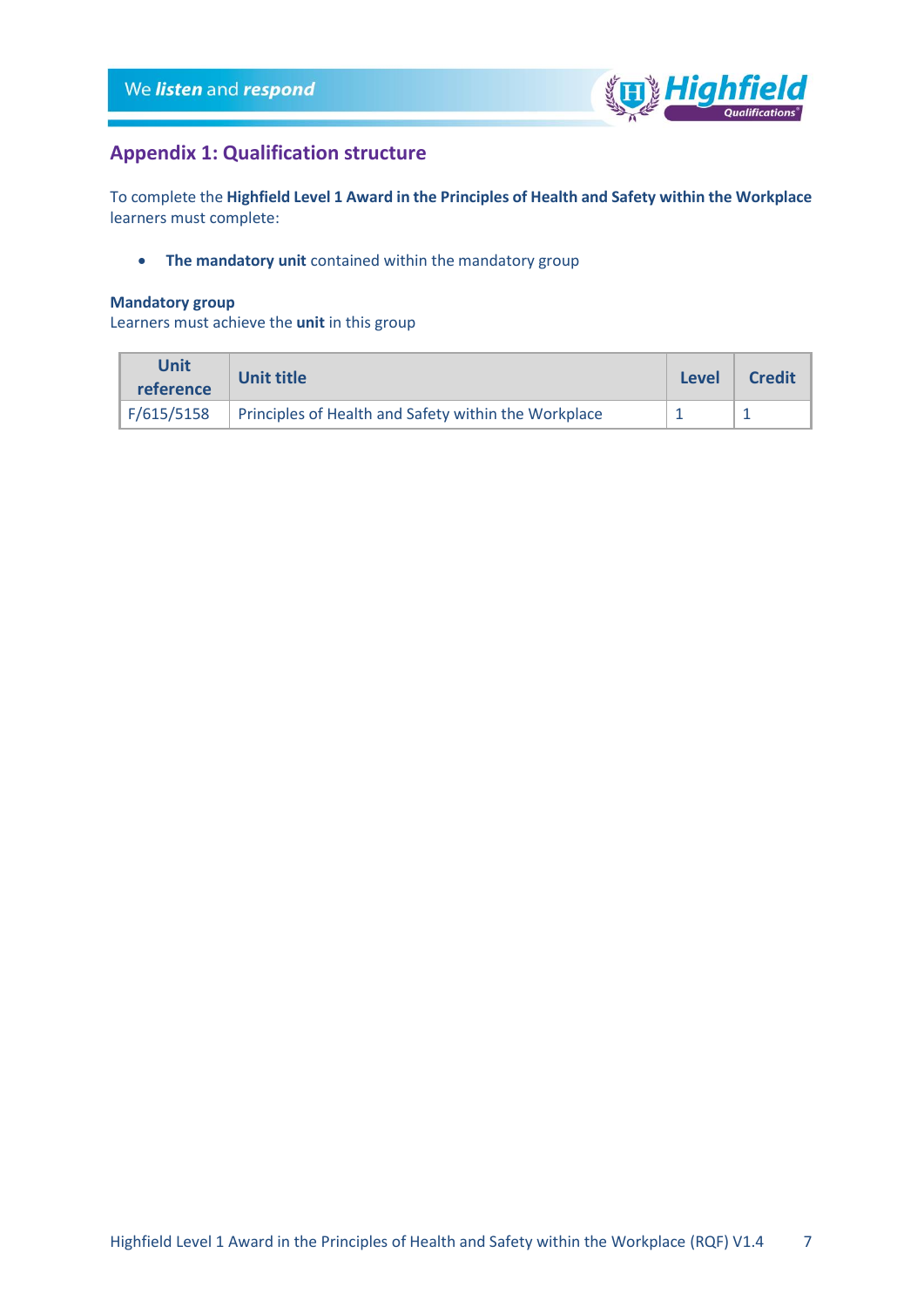

# <span id="page-7-0"></span>**Appendix 2: Qualification Content**

| Unit $1$ :              | <b>Principles of Health and Safety within the Workplace</b> |
|-------------------------|-------------------------------------------------------------|
| Unit number: F/615/5158 |                                                             |
| Credit:                 |                                                             |
| GLH:                    |                                                             |
| Level:                  |                                                             |

# **Unit Introduction**

This qualification will give learners a basic understanding of health and safety within any workplace. It can also be used within an organisation's induction programme as it allows additional specific content to be bolted on.

|                         | <b>Learning Outcomes</b>                                                      | <b>Assessment Criteria</b>             |                                                                                                                                                                                                                                                                                                                                           |  |
|-------------------------|-------------------------------------------------------------------------------|----------------------------------------|-------------------------------------------------------------------------------------------------------------------------------------------------------------------------------------------------------------------------------------------------------------------------------------------------------------------------------------------|--|
| <b>The learner will</b> |                                                                               | <b>The learner can</b>                 |                                                                                                                                                                                                                                                                                                                                           |  |
| 1.                      | Understand main responsibilities<br>for health and safety in the<br>workplace | 1.1<br>1.2                             | State the main responsibilities of employers in health<br>and safety<br>State the main responsibilities of employees in health<br>and safety                                                                                                                                                                                              |  |
| 2.                      | Understand how the workplace<br>can affect health and safety                  | 2.1<br>2.2<br>2.3<br>2.4<br>2.5<br>2.6 | Define the terms hazard and risk<br>Identify common hazards in a typical workplace<br>Identify controls measures for common hazards<br>Recognise the benefits of maintaining a tidy, well<br>organised workplace<br>Identify the types of personal protective equipment<br>Identify the different classes of health and safety<br>signage |  |

# **Unit amplification**

This section of the specification provides further amplifications of some key terms that are included in the unit content.

#### **Employer responsibilities**:

- To provide a safe place of work
- To provide drinking water;
- To provide toilets and washing facilities
- To provide a place to eat meals

## **Employee responsibilities:**

- Duty of care
- To follow employer instructions
- Not to interfere with or misuse equipment provided for health and safety
- To report hazards, accidents and near misses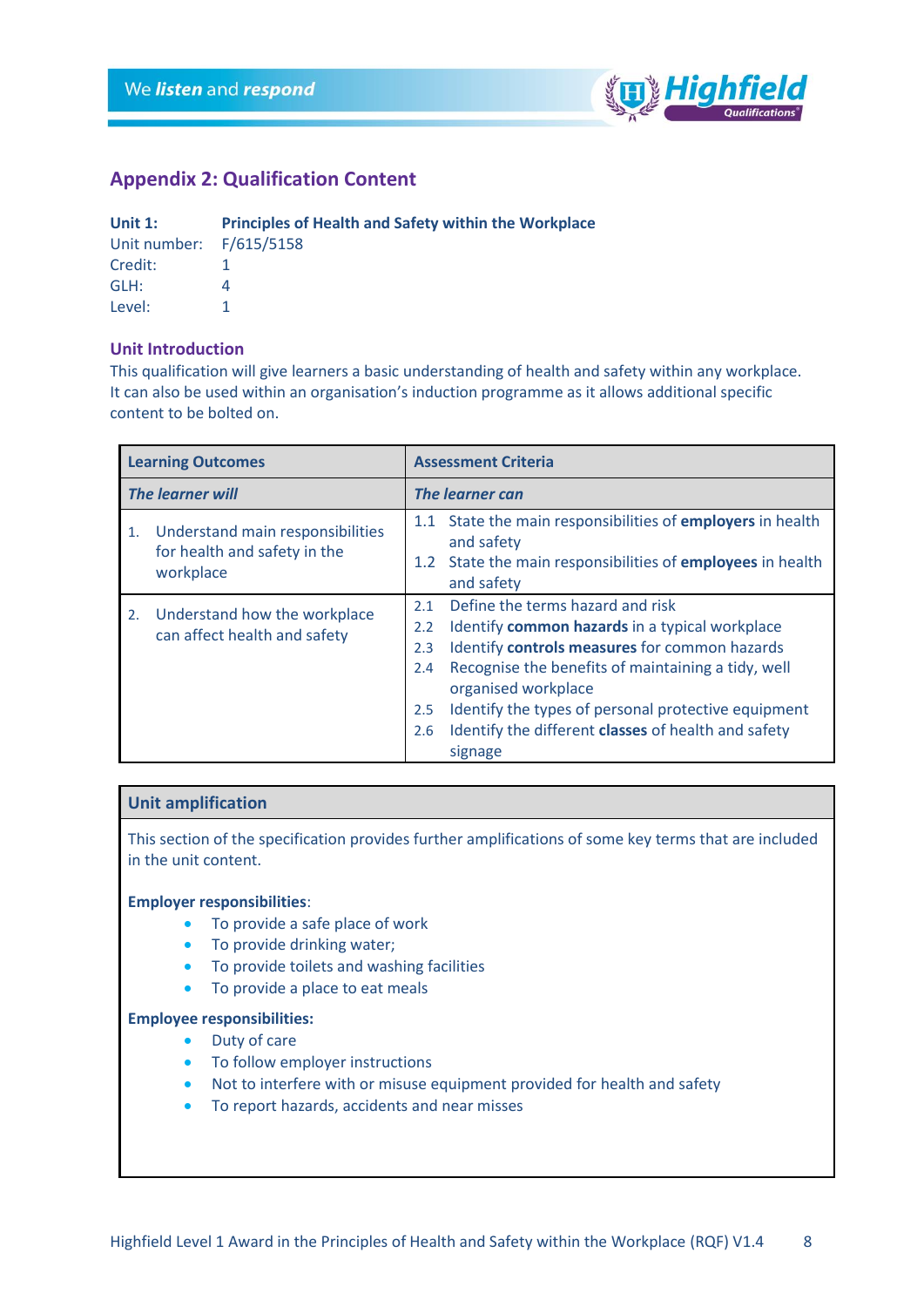# We listen and respond



#### **Common hazards:**

- Slips and trips
- Falls from height
- Vehicle collision
- Poor Manual handling

#### **Control measures:**

- Good housekeeping
- Barriers and enclosures
- Safe lifting techniques and equipment

## **Classes of health and safety signage:**

- Prohibition
- Mandatory
- Information
- Warning